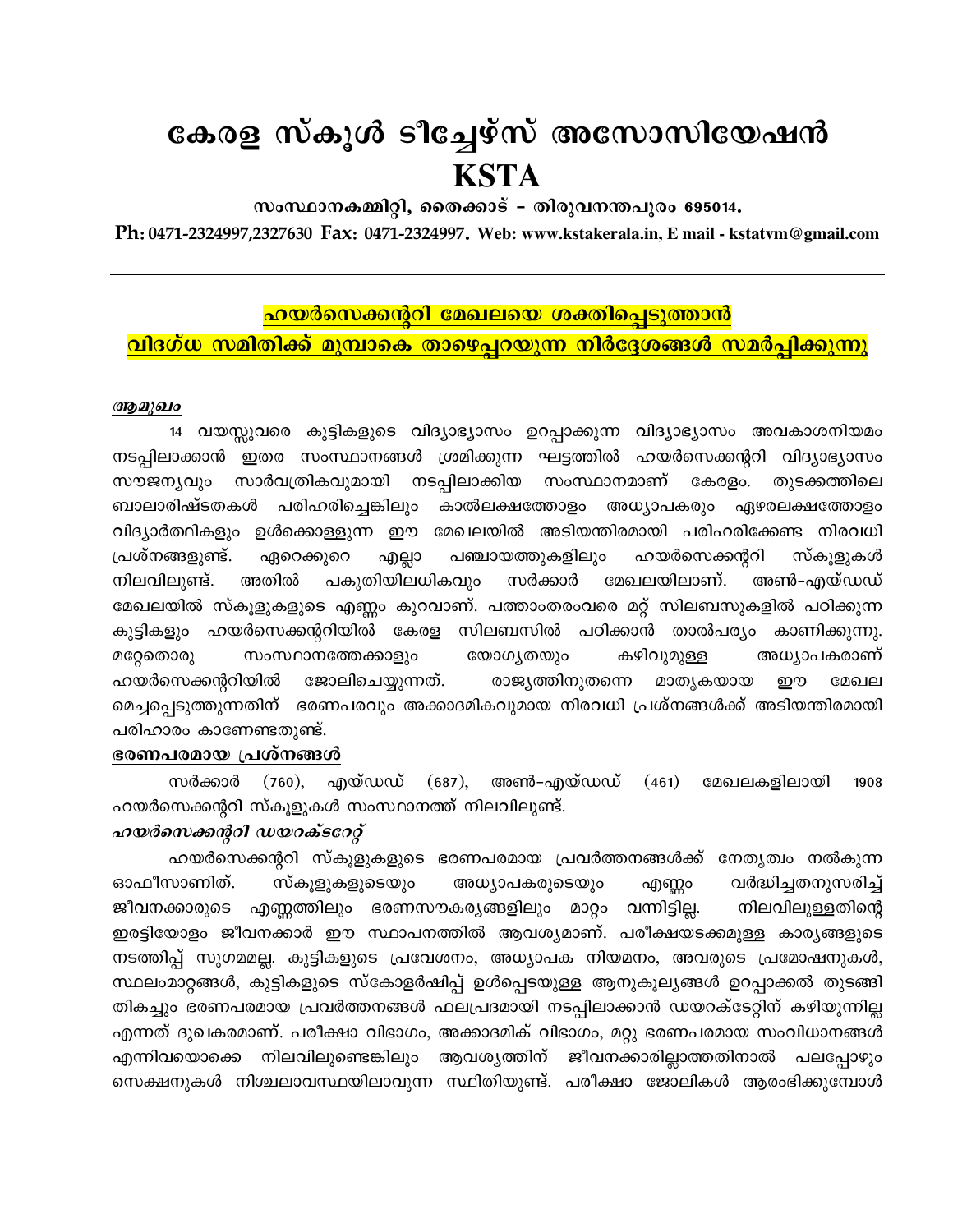മറ്റു സെഷനുകളിൽ ഉള്ളവരെ മാറ്റേണ്ടിവരുന്നു. ഇങ്ങനെ നിരവധി പ്രശ്നങ്ങളെ ഈ മേഖല അഭിമുഖീകരിക്കുന്നു.

## ആർ.ഡി.ഡി ഓഫീസുകൾ

പത്തുജീവനക്കാർ വീതമുള്ള 3 ആർ.ഡി.ഡി ഓഫീസുകൾ മാത്രമാണ് സംസ്ഥാനത്തുള്ളത്. ജോലിഭാരംകൊണ്ട് വീർപ്പുമുട്ടുകയാണിവിടെ. ജീവനക്കാർ അധ്യാപകരുടെ സേവന-വേതന നൽകൽ വ്യവസ്ഥ നടപ്പിലാക്കൽ, അംഗീകാരം തുടങ്ങിയവ പോലും യഥാസമയം ചെയ്തുതീർക്കാൻ സാധിക്കുന്നില്ല.

#### പരിഹാരം

എല്ലാ ജില്ലകളിലും ഡപ്യൂട്ടിഡയറക്ടർമാരുടെ ഓഫീസുകൾ സ്ഥാപിച്ചുകൊണ്ടല്ലാതെ ഈ കഴിയില്ല. പ്രശ്നത്തിന് ആർ.ഡി.ഡി പരിഹാരം ഉണ്ടാക്കാൻ ഓഫീസുകളുടെ എണ്ണം കുട്ടൂന്നതുകൊണ്ട് പ്രത്യേകിച്ചൊന്നും സംഭവിക്കാൻ പോകുന്നില്ല. അധ്യാപക നിയമനം ഉൾപ്പെടെ ജില്ലാതലത്തിലുള്ള ഡപ്യൂട്ടി ഡയറക്ടർ ഓഫീസുകളുടെ ചുമതലയിലാക്കാൻ കഴിയുമോ എന്ന് പരിശോധിക്കണം. കഴിയുന്നില്ലെങ്കിൽ സേവന-വേതന വ്യവസ്ഥകളുമായി ബന്ധപ്പെട്ട എല്ലാ കാര്യങ്ങളും ജില്ലാതല ഓഫീസുകളിൽ പരിഹരിക്കാൻ കഴിയണം. ഭരണപരമായ പ്രവർത്തനങ്ങൾ സമർപ്പിക്കാൻ മെച്ചപ്പെടുത്തുന്നതിന് നിർദ്ദേശങ്ങൾ ഈ മേഖലയിലെ പരിചയ സമ്പന്നർ ഉൾക്കൊള്ളുന്ന ഒരു സമിതിയെ പ്രത്യേകം നിയോഗിക്കണം. ജീവനക്കാരുടെ സംഘടനകളുടെ സഹകരണത്തോടെ മാറ്റങ്ങൾ വരുത്താൻ കഴിയും.

#### സ്കൂളുകളിൽ വരുത്തേണ്ട മാറ്റങ്ങൾ

സ്കൂളുകളിലെ ഭരണചുമതല ഹയർസെക്കന്ററി പ്രിൻസിപ്പിലിൽ നിക്ഷിപ്തമാക്കണം. ഹെഡ്മാസ്റ്റർമാർക്ക് ഹൈസ്കൂളിന്റെ ചുമതല നൽകിയാൽ ജോലിഭാരം വർധിക്കാതെ സ്കൂളിന്റെ പ്രവർത്തനങ്ങൾ മെച്ചപ്പെടുത്താൻ കഴിയും. ഓരോ സ്കൂളിനും ഒരു ഹെഡ്ക്ലർക്ക്, 2 എൽ.ഡി. ക്ലർക്ക്, 4 ക്ലാസ് ഫോർ ജീവനക്കാർ എന്നീ തസ്തികകൾ അനുവദിക്കണം. ഫലപ്രദമായി സംവിധാനം അനിവാര്യമാണ്. പ്രവർത്തിക്കുന്ന ഓഫീസ് പഠിപ്പിക്കേണ്ട അധ്യാപകർക്ക് കഴിയണം. സ്കൂളിനെ പൂർണ്ണസമയം തങ്ങളുടെ ചുമതല നിർവഹിക്കാൻ ഒരു യൂണിറ്റായി പ്രവർത്തനത്തിലുടെ വേർതിരിവില്ലാതെ പ്രവർത്തിച്ചാൽ കണ്ടുകൊണ്ട് കൂട്ടായ പൊതുവിദ്യാലയങ്ങളിൽ വലിയ മാറ്റങ്ങളുണ്ടാകും എന്നതിന് സംശയമില്ല.

## സ്കൂൾ പ്രവർത്തിസമയം

സ്കൂൾ പ്രവർത്തിസമയം ആഴ്ചയിൽ ദിവസമായി  $5\overline{)}$ കുറയ്ക്കണം. നിലവിലുള്ള അധ്യാപകർക്ക് തൊഴിൽ സംരക്ഷണം നൽകികൊണ്ട് പിരീയഡുകൾ ശാസ്ത്രീയമായി ക്രമീകരിക്കണം. 10-ാംതരംവരെ പൂർത്തിയായ പാഠൃപദ്ധതി പരിഷ്ക്കരണത്തിന്റെ തുടർച്ചയായി 12-ാം തരംവരെയുള്ള പാഠ്യപദ്ധതി പരിഷ്ക്കരണത്തിലൂടെ മാത്രമേ ഈ പ്രശ്നത്തിന് പരിഹാരം കാണാൻ കഴിയൂ. അല്ലാതെയുള്ള ഏതുനിർദ്ദേശങ്ങളും ഈ മേഖലയിൽ വലിയ (നിലവിലുള്ള പീരീയഡുകളുടെ കുഴപ്പങ്ങൾക്കിടയാക്കും. എണ്ണം കുറഞ്ഞാൽ അധ്യാപക തസ്തികകളെ ബാധിക്കും)

#### പ്രിൻസിപ്പൽമാരുടെ ജോലിഭാരം

പ്രിൻസിപ്പാൾമാരെ ക്ലാസ്ചുമതലയിൽനിന്നും ഒഴിവാക്കണം. ഹയർസെക്കന്ററി പ്രിൻസിപ്പാൾ തസ്തികയുടെ അത്രയും എണ്ണം സീനിയർ അധ്യാപക തസ്തിക അനുവദിച്ചാൽ മാത്രമേ ഈ പ്രശ്നത്തിന് ശാശ്വത പരിഹാരം ഉണ്ടാവുകയുള്ളൂ.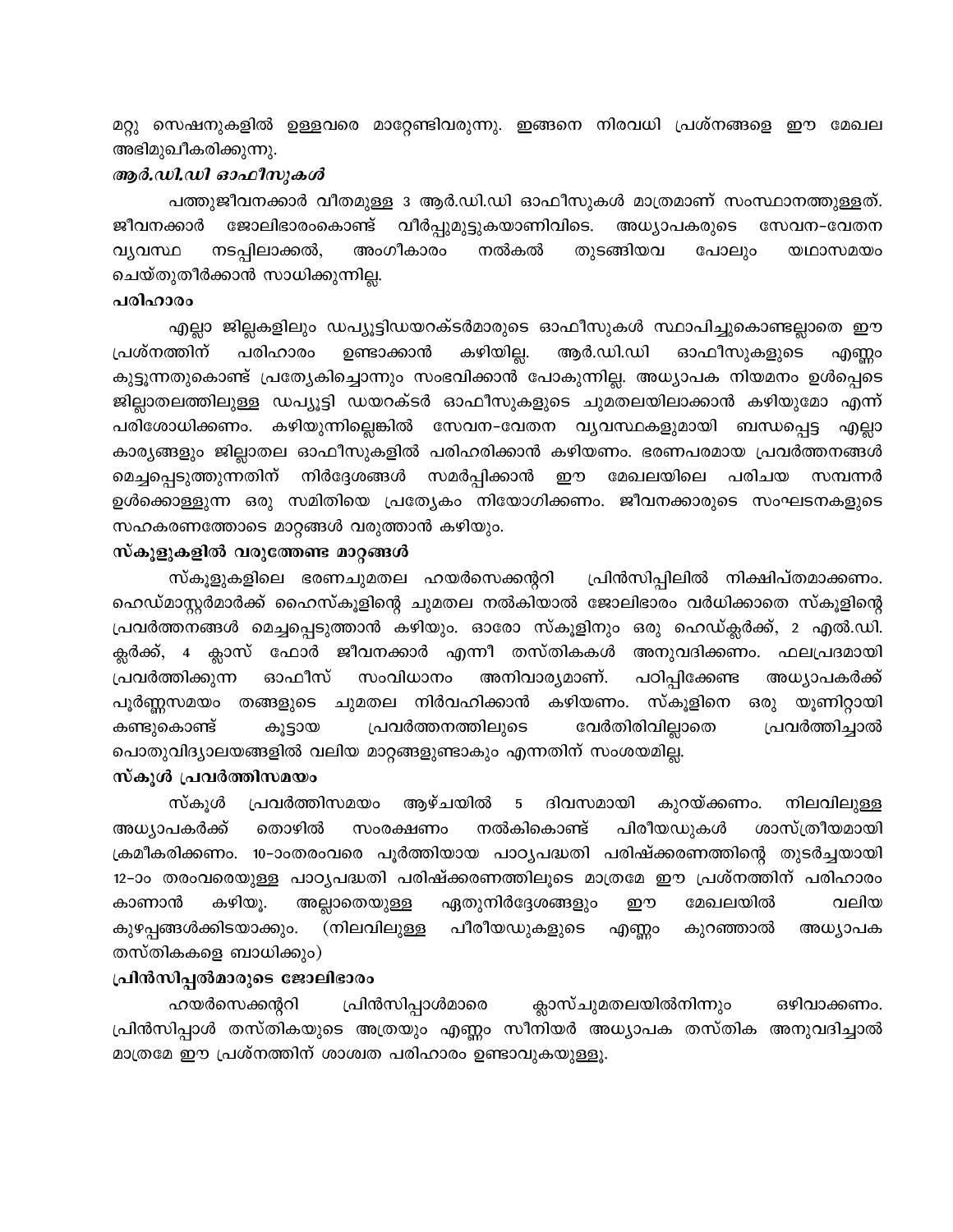## പ്രമോഷൻ തസ്തികകൾ

ഡയറക്ടർ, റീജിണൽ ഡയറക്ടർ, ജോയിന്റ് ഡെപ്യൂട്ടി ഡെപ്യൂട്ടി ഡയറക്ടർ തസ്തികകളുടെ എണ്ണം വർദ്ധിപ്പിക്കുകയും അക്കാദമിക് സ്വഭാവത്തിലുള്ള ഈ തസ്തികകളിൽ ഹയർസെക്കന്ററി പ്രിൻസിപ്പൽമാരെ സീനിയോറിറ്റിയുടെ അടിസ്ഥാനത്തിൽ പ്രമോട്ട് ചെയ്ത് നിയമിക്കണം. നിലവിൽ ശമ്പള സ്കെയിലുകൾ അനുവദിച്ചിട്ടില്ല. അർഹമായവർക്ക് പ്രമോഷൻ നൽകണം.

#### അധ്യാപകരുടെ പൊതുസ്ഥലംമാറ്റം

2007 ലെ മാനദണ്ഡമനുസരിച്ചുള്ള സ്ഥലംമാറ്റം ഈ വർഷം നടപ്പാക്കിയില്ല. എന്നാൽ നൽകുന്ന അർഹതയില്ലാത്തവർക്ക് സ്ഥലംമാറ്റം നടപടി തുടരുന്നു. സർക്കാരിന്റെ അനുവാദത്തോടെയാണ് ഇത് നടക്കുന്നത്. നിലവിലുള്ള മാനദണ്ഡങ്ങൾ നടപ്പിലാക്കാതെ മാറ്റം വരുത്താൻ ശ്രമിക്കുന്നത് സദുദ്ദേശപരമല്ല. ഓൺലൈൻ സംവിധാനത്തിലുടെയല്ലാതെ സ്ഥലംമാറ്റം നടത്തില്ലെന്ന് ഉറപ്പുവരുത്തണം.

#### ബാച്ചുകളും കുട്ടികളുടെ എണ്ണവും

 $10 - 20$ തരംവരെ  $35<sub>1</sub>$ ആണ് ക്ലാസിലെ ഒരു കുട്ടികളുടെ പരമാവധി എണ്ണാ. ഹയർസെക്കന്ററിയിൽ 50 കുട്ടികൾക്കാണ് ഒരു ബാച്ചിൽ പ്രവേശനം നൽകിയത്. മാർജിൻ സീറ്റുനൽകി 60 വരെയാക്കി. ഇപ്പോൾ 72 കുട്ടികൾവരെ ഒരു ക്ലാസിലിരുന്ന് പഠിക്കുന്നുണ്ട്. തികച്ചും അശാസ്ത്രീയമായ നടപടിയാണിത്. ഹൈസ്കൂൾ ക്ലാസുകളിലെ 45 കുട്ടികൾക്കുവേണ്ടി നിർമ്മിച്ച അധികവും. ക്ലാസ്മുറികളാണ് ഹയർസെക്കന്ററി ക്ലസ് മുറികളിൽ 15-17 പ്രായപരിധിയിലുള്ള കുട്ടികളെ ഇത്തരത്തിൽ ക്ലാസ്മുറികളിലിരുത്തുന്നത് ഫലത്തിൽ പീഡനമാണ്. കുട്ടികളുടെ ബാധിക്കുന്ന പ്രശ്നത്തിന് മാനസികവുമായ വളർച്ചയേയും று ശാരീരികവും പരിഹാരമുണ്ടാകണം.

ഒരുബാച്ചിലെ കുട്ടികളുടെ എണ്ണാ 40 ആയി നിജപ്പെടുത്തണം. 50 ൽ അധികം കുട്ടികളുണ്ടെങ്കിൽ അടുത്ത ബാച്ചായി പരിഗണിക്കണം. പഠന പ്രവർത്തനങ്ങളും ശാസ്ത്രീയമായ മൂല്യനിർണ്ണയ രീതികളും പ്രാക്ടിക്കൽ ക്ലാസുകളും നടത്താൻ ഇത് അനിവാര്യമാണ്.

## സ്കുളുകളിലെ ഭൗതിക സാഹചര്യം

ക്ലാസ്മുറികളിലെ ഓഫീസ് സൗകര്യം, ഘടന, ലാബ് സൗകര്യങ്ങൾ, പ്രവർത്തിക്കുന്നതിനുള്ള മുറികൾ, ശുചിത്വമുള്ള പരിസരം, കളിസ്ഥലം എന്നിവ അനിവാര്യമാണ്. ആരോഗൃ-കായിക വിദ്യാഭ്യാസം

പ്രായത്തിലുള്ള കുട്ടികൾക്ക് ആരോഗ്യ-കായിക വിദ്യാഭ്യാസം അനിവാര്യമാണ്. ഈ ആവശ്യമായ അധ്യാപകരെ നിയമിക്കാൻ നടപടിയുണ്ടാകണം.

#### <u>അധ്യാപകരെ ബാധിക്കുന്ന നിലവിലുള്ള സർവ്വീസ് പ്രശ്നങ്ങൾ </u>

#### പ്രബേഷൻ പൂർത്തിയാക്കൽ

2005 ൽ ബൈട്രാൻസ്ഫർ മുഖേന ഹയർസെക്കന്ററി അധ്യാപകരായവരുടെ പ്രബേഷൻ പൂർത്തിയാക്കി ഉത്തരവായിട്ടില്ല. പി.എസ്.സി യുമായി ചർച്ചചെയ്ത് ഈ പ്രശ്നം പരിഹാരിക്കാൻ സർക്കാർ പ്രത്യേകമായി ഇടപെടേണ്ടതാണ്.

## ജൂനിയർ അധ്യാപകരുടെ പ്രശ്നം

5 വർഷം സർവ്വീസ് പൂർത്തിയായ ജൂനിയർ അധ്യാപകരെ സീനിയർ അധ്യാപകരായി പരിഗണിച്ച് ശമ്പള സ്കെയിലും ആനുകൂല്യങ്ങളും നൽകണം. സ്കൂൾ മേഖലയിൽ (എച്ച്.എസ്.എ,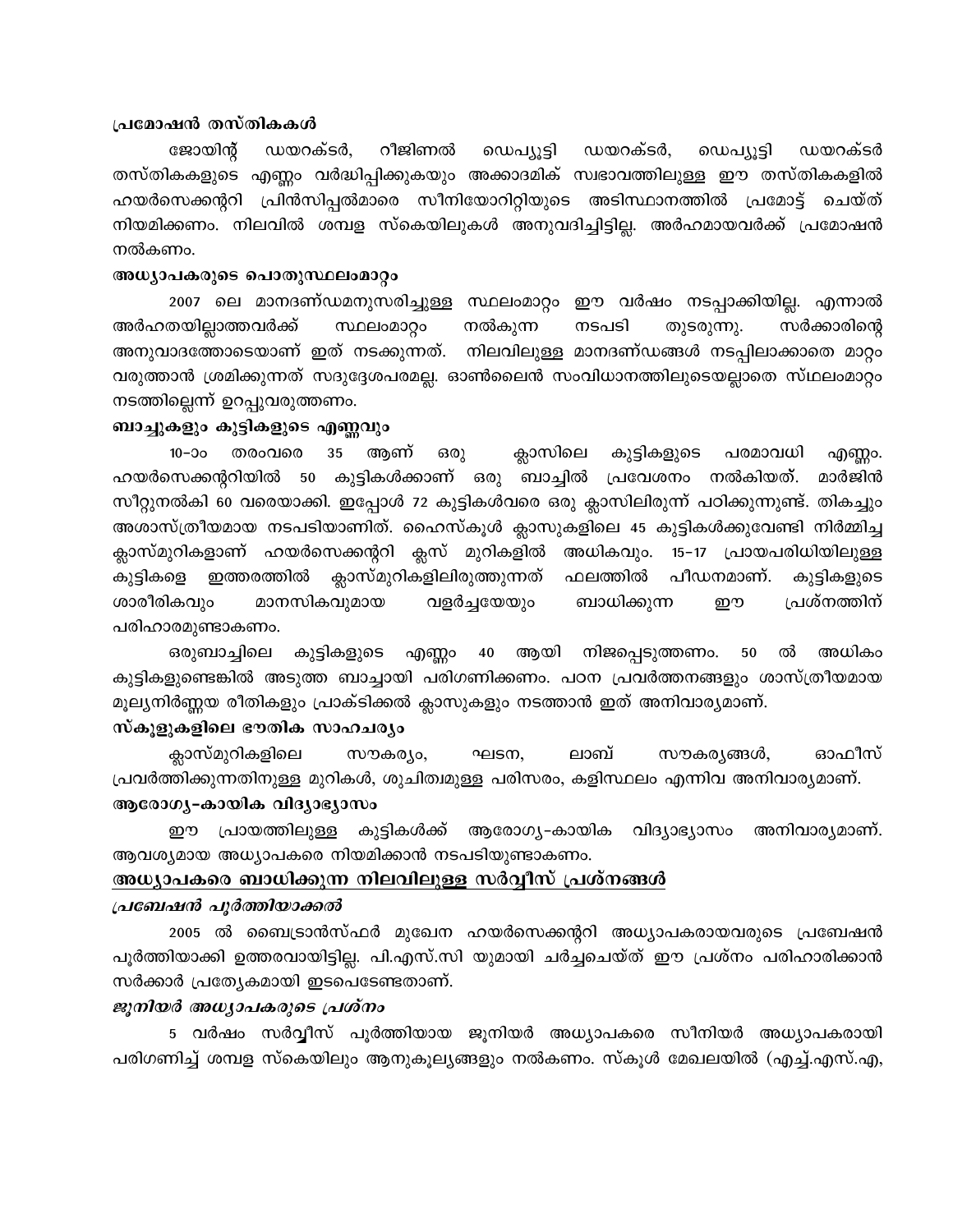യു.പി.എസ്.എ, എൽ.പി.എസ്.എ) ജോലിചെയ്യുന്ന പാർട് ടൈം അധ്യാപകർക്ക് ഈ ആനുകൂല്യം നൽകുന്നുണ്ട്.

#### പ്രമോഷൻ

പ്രബേഷൻ പൂർത്തിയായ സർക്കാർ സ്കൂളുകളിലെ ജൂനിയർ അധ്യാപകർക്ക് നിലവിലുള്ള സ്പെഷ്യൽ റൂൾ പ്രകാരം പ്രമോഷൻ നൽകുന്നതിൽ വീഴ്ചയുണ്ട്. കാലതാമസം വരുത്താതെ ഇത് നടപ്പിലാക്കാൻ കഴിയണം.

## പ്രിൻസിപ്പൽ പ്രമോഷൻ

ഹയർസെക്കന്ററി അധ്യാപകരുടെ സീനിയോറിറ്റി ലിസ്റ്റ് യഥാസമയം തയ്യാറാക്കുന്നില്ല. പ്രമോഷൻ കിട്ടാതെ അർഹതപ്പെട്ട അധ്യാപകർക്ക് വിരമിക്കേണ്ടി വരുന്നുണ്ട്. ഒഴിവ് വരുന്ന മുറയ്ക്ക് കാലവിളംബം കൂടാതെ പ്രിൻസിപ്പാൾ പ്രമോഷൻ നടത്തണം.

## മലബാർ മേഖലയിലെ പുതിയ സ്കൂളുകളും അഡീഷണൽ ബാച്ചുകളും

മലബാർ മേഖലയിലെ പുതിയ സ്കൂളുകളിൽ അധ്യാപകരുടെ നിയമനാംഗീകാരനടപടികൾ ഇനിയും പൂർത്തിയാക്കാനുണ്ട്. അവർക്ക് അർഹമായ എല്ലാ സർവ്വീസ് ആനുകൂല്യങ്ങളും നൽകി നിയമനാംഗീകാരം നൽകാനുള്ള നടപടികൾ അടിയന്തിരമായ സ്വീകരിക്കണം.

കഴിഞ്ഞ വർഷം അനുവദിച്ച അധിക ബാച്ചുകളുടെ തസ്തിക നിർണ്ണയം പൂർത്തിയായിട്ടില്ല. അടിയന്തിരമായി പരിഹാരം കാണേണ്ട പ്രശ്നമാണിത്.

## അധ്യാപകരുടെ ശമ്പള സ്കെയിലുകൾ

സേവന-വേതന വൃവസ്ഥ മെച്ചപ്പെടുത്തുന്നതിന്റെ ഭാഗമായി നടന്ന ശമ്പള പരിഷ്ക്കരണ ഫലമായി നിരവധി നേട്ടങ്ങളുണ്ടായി. ഹയർസെക്കന്ററി അധ്യാപകരുടെ ശമ്പള സ്കെയിലിനോട് തുല്യതയുണ്ടായിരുന്ന നിരവധി സ്കെയിലുകൾ ഉയർത്തുകയുണ്ടായി. അധ്യാപകർക്ക് അർഹതപ്പെട്ട സ്കെയിലുകൾ അനുവദിക്കാനുള്ള നടപടികൾ സ്വീകരിക്കണം. ശമ്പള പരിഷ്കരണ കമ്മിറ്റിയെ സർക്കാർ പിരിച്ചുവിട്ടു. സർക്കാർ നേരിട്ട് തീരുമാനിക്കേണ്ട അനോമലി ഒരു പ്രശ്നമാണിത്. അധ്യാപകരുടെ ശമ്പള സ്കെയിലുകൾ ഉയർത്താനുള്ള നടപടികൾ സ്വീകരിക്കണം. *ഡയറ്റ്-എസ്.സി.ഇ.ആർ.ടി* 

ഹയർസെക്കന്ററി മേഖലയിൽ ഉയർന്ന യോഗൃതയും അക്കാദമിക് മികവുമുള്ള നിരവധി അധ്യാപകർ ജോലി ചെയ്യുന്നുണ്ട്. എസ്.സി.ഇ.ആർ.ടി - ഡയറ്റ് - സീമാറ്റ് എന്നിവയുടെ ഫാക്കൽറ്റികൾ ശക്തിപ്പെടുത്താൻ അർഹതയുള്ള ഹയർസെക്കന്ററി അധ്യാപകരെ റിസർച്ച് ഓഫീസർ മാരായി നിയമിക്കാനുള്ള നടപടി സ്വീകരിക്കണം.

## ഹയർസെക്കന്ററി പ്രിനിസിപ്പൽമാരുടെ സ്ഥലംമാറ്റം

ഹയർസെക്കന്ററി പ്രിൻസിപ്പൽമാരുടെ സ്ഥലംമാറ്റത്തിന് പൊതുമാനദണ്ഡം ഉണ്ടാക്കണം. സ്കൂളുകളുടെ പ്രവർത്തനത്തിന് തടസ്സം വരാത്ത തരത്തിലായിരക്കണം സ്ഥലംമാറ്റം.

## ഏകജാലക പ്രവേശനം

ഹയർസെക്കന്ററിയിലെ പ്രവേശനത്തിന് കുട്ടികളുടെ ഏകജാലക സമ്പ്രദായം ഏർപ്പെടുത്തിയത് വലിയൊരു മാറ്റമായിരുന്നു. സർവ്വകലാശാലകൾവരെ ഹയർസെക്കന്ററിയുടെ സ്വീകരിച്ചിരിക്കുന്നത്. ഹയർസെക്കന്ററി പ്രവേശനത്തിനുള്ള മാതൃകയാണ് ഏകജാലക സംവിധാനം തുടരുന്നതിനെക്കുറിച്ച് പുനരാലോചിക്കുമെന്ന മന്ത്രിയുടെ പ്രസ്താവന ആശങ്കയുളവാക്കുന്നതാണ്. അംഗീകരിക്കപ്പെട്ട ഏവരാലും ഏകജാലക പ്രവേശനം നിലനിർത്തുകയും പൊതുവിദ്യാലയങ്ങളിലെ (കേരളാ സിലബസ്) കുട്ടികൾക്ക് പ്രവേശനം ഉറപ്പുവരുത്തുകയും വേണം.